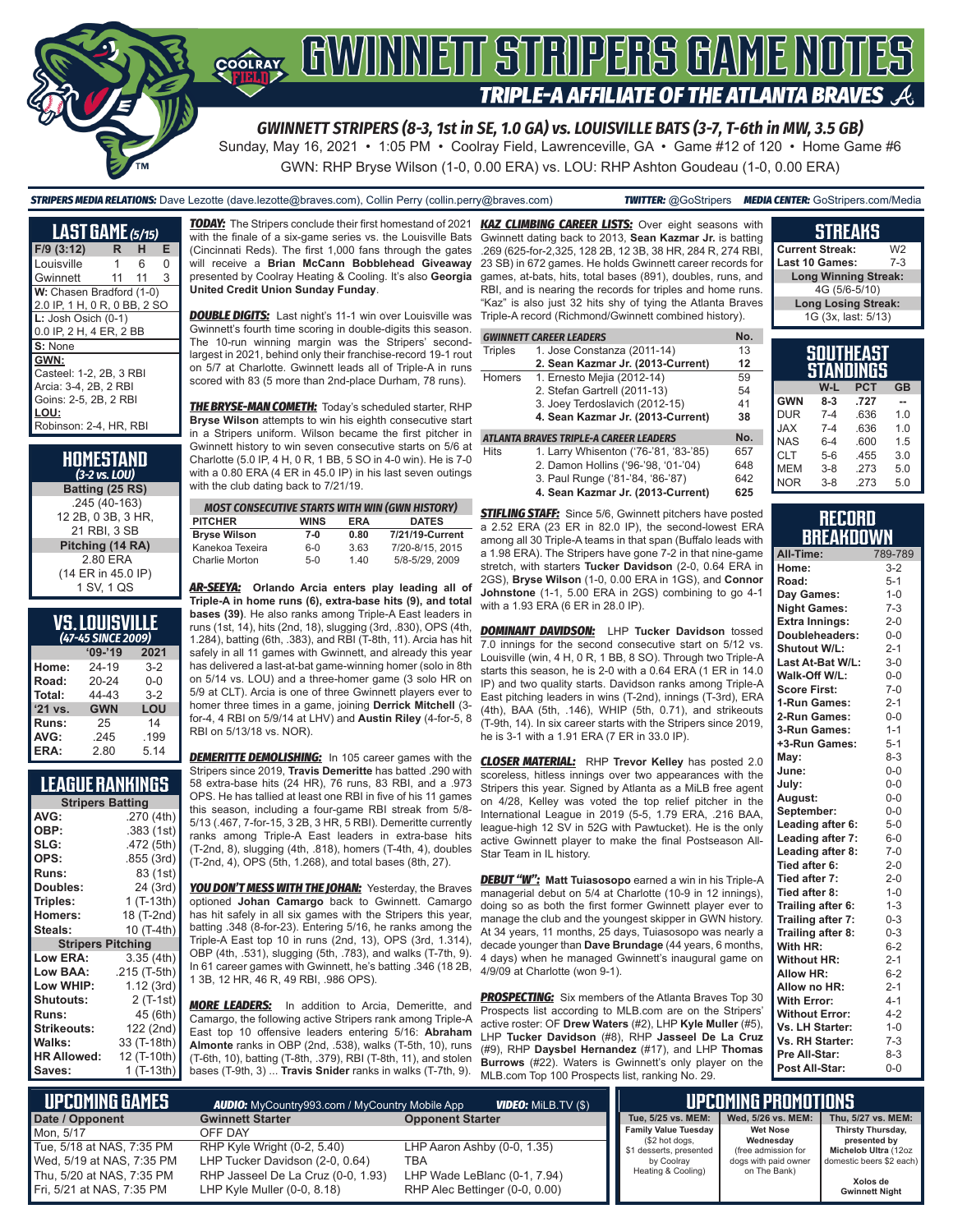

| <b>MANAGER MATT TUIASOSOPO</b>                                                                                                                                                                                                                                                                                                                                                                     | <b>GWINNETT PLAYERS USED (39 IN 2021)</b>                                                                                                                                                                                                                                                                                                                  |
|----------------------------------------------------------------------------------------------------------------------------------------------------------------------------------------------------------------------------------------------------------------------------------------------------------------------------------------------------------------------------------------------------|------------------------------------------------------------------------------------------------------------------------------------------------------------------------------------------------------------------------------------------------------------------------------------------------------------------------------------------------------------|
| Matt Tuiasosopo enters his first season as Gwinnett manager and his third season<br>as a coach in the Atlanta Braves organization in 2021. He was named the seventh<br>manager in team history on 3/30/21. Tuiasosopo is both the youngest manager in<br>team history (age 34) and the first former Gwinnett player to manage the club (hit<br>.221 with 19 HR, 73 RBI in 178 games from 2016-17). | Pitchers (21):<br>Victor Arano, Chasen Bradford, Thomas Burrows,<br>Jesse Chavez, Tucker Davidson, Jasseel De La Cruz,<br>Carl Edwards Jr., Jay Flaa, Daysbel Hernandez,<br>Mitch Horacek, Connor Johnstone, Nate Jones, Trevor Kelley,<br>Dylan Lee, Chris Martin, Kyle Muller, Sean Newcomb,<br>Jose Rodriguez, Edgar Santana, Bryse Wilson, Kyle Wright |
| Tuiasosopo made his managerial debut in 2019 with Class-A Rome, leading the club<br>to a 65-74 record and earning Atlanta's Bobby Cox Award for minor league manager<br>of the year. He was set to return to Rome in 2020, but was reassigned to the Braves<br>Alternate Site at Coolray Field once the MiLB season was cancelled.                                                                 | Position (18):<br>Abraham Almonte, Orlando Arcia, Jaycob Brugman,<br>Johan Camargo, Ryan Casteel, Travis Demeritte,<br>Phillip Ervin, Ryan Goins, Terrance Gore, Guillermo Heredia,<br>Ender Inciarte, Sean Kazmar Jr., Carlos Martinez,<br>Jonathan Morales, Yolmer Sanchez, Travis Snider,                                                               |
| Tuiasosopo's Managerial Career<br>W-L<br><b>PCT</b><br><b>Playoffs</b><br>Games<br>With Gwinnett (1 Season):<br>11<br>$8 - 3$<br>.727<br>0<br>MiLB Career (2 Seasons):<br>139<br>65-74<br>.468<br>0                                                                                                                                                                                                | Riley Unroe, Drew Waters<br>Italics = Player not currently with Gwinnett                                                                                                                                                                                                                                                                                   |
| All staff bios available in the 2021 Stripers Media Guide                                                                                                                                                                                                                                                                                                                                          |                                                                                                                                                                                                                                                                                                                                                            |
| EJECTIONS (0)                                                                                                                                                                                                                                                                                                                                                                                      |                                                                                                                                                                                                                                                                                                                                                            |
| Player/Coach<br>Date/Inning<br><b>Umpire</b><br>None                                                                                                                                                                                                                                                                                                                                               | <b>BASS-LANTA</b>                                                                                                                                                                                                                                                                                                                                          |
|                                                                                                                                                                                                                                                                                                                                                                                                    | Including MLB rehab assignments, 11 players have played for both Gwinnett and<br>Atlanta in 2021:                                                                                                                                                                                                                                                          |
|                                                                                                                                                                                                                                                                                                                                                                                                    | <b>INF Johan Camargo</b>                                                                                                                                                                                                                                                                                                                                   |
|                                                                                                                                                                                                                                                                                                                                                                                                    | RHP Carl Edwards Jr.<br>OF Guillermo Heredia (Rehab)                                                                                                                                                                                                                                                                                                       |
|                                                                                                                                                                                                                                                                                                                                                                                                    | OF Ender Inciarte (Rehab)<br><b>RHP Nate Jones</b>                                                                                                                                                                                                                                                                                                         |
| TEAM DEFENSE (5TH IN TRIPLE-A EAST)<br><b>TC</b><br>PO<br><b>PCT</b><br>G<br>Е<br><b>DP</b><br>A                                                                                                                                                                                                                                                                                                   | INF Sean Kazmar Jr.<br>RHP Chris Martin (Rehab)                                                                                                                                                                                                                                                                                                            |
|                                                                                                                                                                                                                                                                                                                                                                                                    | <b>LHP Sean Newcomb</b>                                                                                                                                                                                                                                                                                                                                    |
| <b>PCT</b><br>W-L<br><b>Catchers</b><br><b>SB</b><br>$\mathsf{cs}$<br><b>ATT</b><br><b>PB</b><br>Casteel<br>0<br>.000<br>$\mathbf{1}$<br>$\mathbf{1}$<br>$\mathbf{1}$<br>$1 - 1$                                                                                                                                                                                                                   | RHP Edgar Santana<br><b>RHP Kyle Wright</b>                                                                                                                                                                                                                                                                                                                |
| Martinez<br>3<br>0<br>3<br>$\mathbf{1}$<br>.000<br>$2 - 1$                                                                                                                                                                                                                                                                                                                                         | RHP Bryse Wilson                                                                                                                                                                                                                                                                                                                                           |
| Morales<br>2<br>.500<br>0<br>1<br>$5 - 1$<br>1<br>$\overline{5}$<br>$\overline{2}$<br>1<br>6<br>Total:<br>.167<br>$8 - 3$                                                                                                                                                                                                                                                                          |                                                                                                                                                                                                                                                                                                                                                            |
|                                                                                                                                                                                                                                                                                                                                                                                                    | <b>BRAVES ON REHAB</b>                                                                                                                                                                                                                                                                                                                                     |
| Almonte (1), Inciarte (1)<br><b>Outfield Assists (2):</b><br>Pitcher Pickoffs (1):<br>Muller (1)                                                                                                                                                                                                                                                                                                   | Three Atlanta players have been assigned to rehab with Gwinnett in 2021.                                                                                                                                                                                                                                                                                   |
| <b>Catcher Pickoffs (1):</b><br>Casteel (1)                                                                                                                                                                                                                                                                                                                                                        | Player<br><b>Injury</b><br><b>Rehab Dates</b><br><b>RHP Chris Martin</b><br>Right Shoulder Inflammation (4/7)<br>$5/5 - 5/11$                                                                                                                                                                                                                              |
|                                                                                                                                                                                                                                                                                                                                                                                                    | OF Ender Inciarte<br>Strained Left Hamstring (4/17)<br>$5/6 - 5/12$                                                                                                                                                                                                                                                                                        |
| <b>STARTS</b>                                                                                                                                                                                                                                                                                                                                                                                      | Right Hamstring Inflammation (5/1)<br>5/14<br>OF Guillermo Heredia                                                                                                                                                                                                                                                                                         |
| <b>By Batting Order</b><br>Inciarte $(6)$ , Waters $(4)$ , Ervin $(1)$<br>1:                                                                                                                                                                                                                                                                                                                       |                                                                                                                                                                                                                                                                                                                                                            |
| Goins (5), Waters (3), Arcia (2), Heredia (1)<br>2:<br>3:<br>Arcia (9), Camargo (2)                                                                                                                                                                                                                                                                                                                |                                                                                                                                                                                                                                                                                                                                                            |
| Demeritte (5), Camargo (4), Almonte (1), Kazmar Jr. (1)<br>4:                                                                                                                                                                                                                                                                                                                                      |                                                                                                                                                                                                                                                                                                                                                            |
| Almonte (6), Demeritte (2), Kazmar Jr. (1), Sanchez (1), Snider (1)<br>5:<br>Goins (3), Sanchez (3), Snider (2), Almonte (1), Ervin (1), Kazmar Jr. (1)<br>6:                                                                                                                                                                                                                                      |                                                                                                                                                                                                                                                                                                                                                            |
| Ervin (4), Kazmar Jr. (2), Sanchez (2), Goins (1), Morales (1), Snider (1)<br>7:<br>Morales (4), Sanchez (3), Brugman (1), Goins (1), Martinez (1), Unroe (1)<br>8:                                                                                                                                                                                                                                |                                                                                                                                                                                                                                                                                                                                                            |
| Casteel (2), Martinez (2), Morales (1), Unroe (1)<br>9:                                                                                                                                                                                                                                                                                                                                            |                                                                                                                                                                                                                                                                                                                                                            |
| Pitcher Spot (5)<br><b>By Position</b>                                                                                                                                                                                                                                                                                                                                                             | LAST AT-BAT WINS (3)                                                                                                                                                                                                                                                                                                                                       |
| Morales (6), Martinez (3), Casteel (2)<br>C:<br><b>1B:</b> Camargo (4), Kazmar Jr. (3), Snider (2), Unroe (2)                                                                                                                                                                                                                                                                                      | The Stripers are 3-0 in games decided in the last at-bat in 2021.                                                                                                                                                                                                                                                                                          |
| <b>2B:</b> Goins (9), Sanchez (2)<br>3B: Sanchez (7), Kazmar Jr. (2), Camargo (2)                                                                                                                                                                                                                                                                                                                  | Date/Opponent<br><b>Score</b><br><b>Game-Winning Play</b>                                                                                                                                                                                                                                                                                                  |
| <b>SS:</b> Arcia (10), Goins (1)                                                                                                                                                                                                                                                                                                                                                                   | 5/4 at Charlotte<br>10-9 (12th)<br>Almonte scores on E4 (Reynolds)<br>5/9 at Charlotte<br>12-9 (10th)<br>Camargo RBI single                                                                                                                                                                                                                                |
| LF: Ervin (3), Almonte (2), Demeritte (2), Waters (2), Heredia (1), Snider (1)<br>$CF:$ Inciarte (5), Waters (4), Ervin (2)                                                                                                                                                                                                                                                                        | Arcia 2-out solo HR<br>5/14 vs. Louisville<br>$2-1$ (8th)                                                                                                                                                                                                                                                                                                  |
| RF: Almonte (5), Demeritte (4), Ervin (1), Waters (1)<br>DH: Almonte (1), Arcia (1), Brugman (1), Demeritte (1), Inciarte (1), Snider (1)                                                                                                                                                                                                                                                          |                                                                                                                                                                                                                                                                                                                                                            |
|                                                                                                                                                                                                                                                                                                                                                                                                    |                                                                                                                                                                                                                                                                                                                                                            |
|                                                                                                                                                                                                                                                                                                                                                                                                    |                                                                                                                                                                                                                                                                                                                                                            |
| VS.2021 OPPONENTS                                                                                                                                                                                                                                                                                                                                                                                  |                                                                                                                                                                                                                                                                                                                                                            |
| Road<br><b>Total</b><br>Home<br>Home<br>Road<br>Total                                                                                                                                                                                                                                                                                                                                              |                                                                                                                                                                                                                                                                                                                                                            |
| <b>CHA</b><br>COL<br>$0-0$<br>$5 - 1$<br>$0-0$<br>$0-0$<br>$0-0$<br>5-1                                                                                                                                                                                                                                                                                                                            |                                                                                                                                                                                                                                                                                                                                                            |
|                                                                                                                                                                                                                                                                                                                                                                                                    |                                                                                                                                                                                                                                                                                                                                                            |
| <b>DUR</b><br>LOU<br>$0-0$<br>$0-0$<br>$0-0$<br>$3 - 2$<br>$0-0$<br>$3 - 2$<br>$0-0$<br><b>MW DIV</b><br>$3 - 2$<br>$0-0$<br>$3 - 2$<br>JAX<br>$0 - 0$<br>$0-0$                                                                                                                                                                                                                                    |                                                                                                                                                                                                                                                                                                                                                            |
| <b>MEM</b><br>$0-0$<br>$0-0$<br>$0-0$<br><b>NAS</b><br>$0-0$<br>$0-0$<br>$0-0$<br><b>NOR</b>                                                                                                                                                                                                                                                                                                       |                                                                                                                                                                                                                                                                                                                                                            |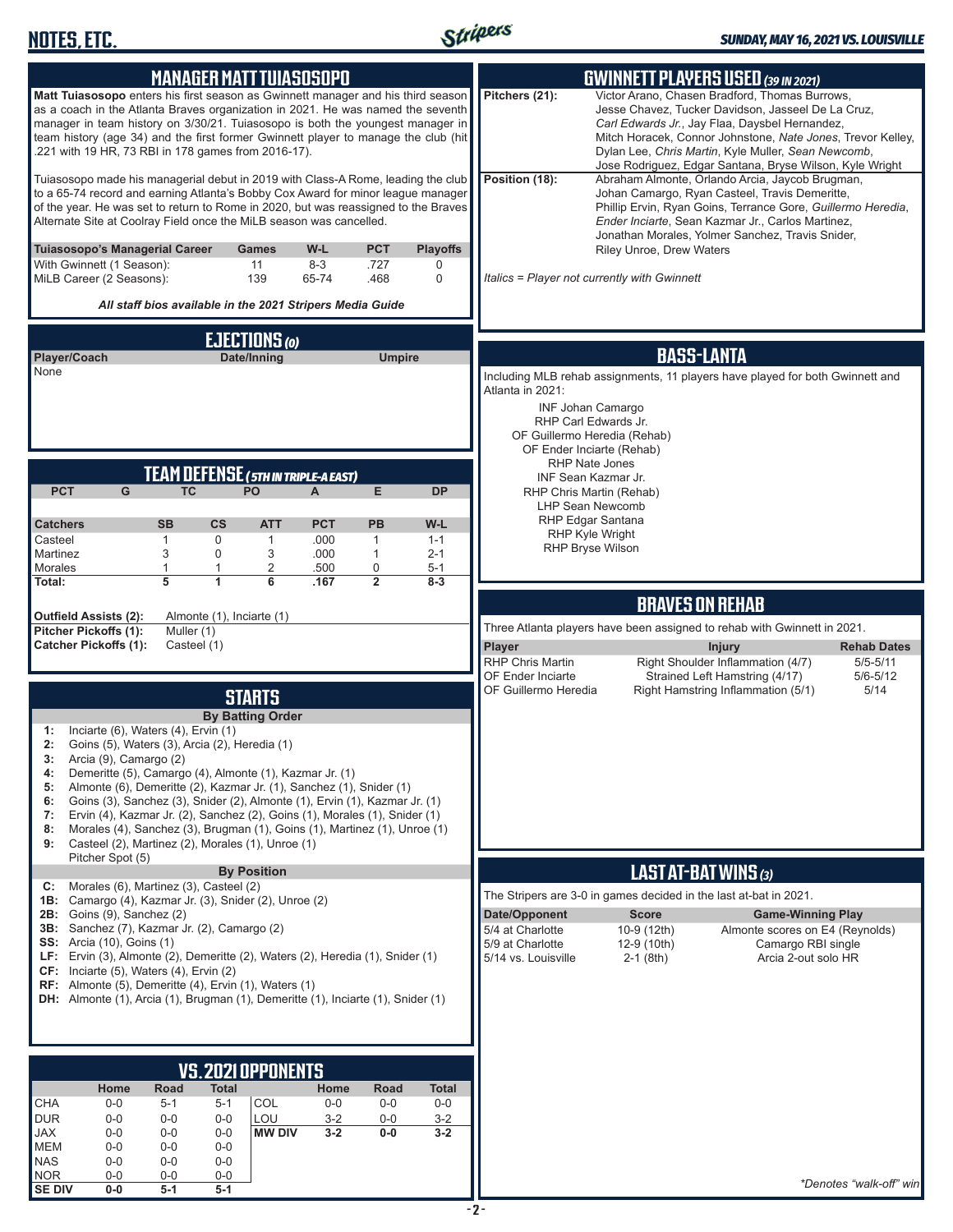# **STARTING PITCHER**



#### *SUNDAY, MAY 16, 2021 VS. LOUISVILLE*

# **32****BRYSE WILSON**

|      |     | <b>82 BRYSE WILSON</b>                                            | ON BRAVES 40-MAN ROSTER<br><b>BIO ON PAGE 102 OF MEDIA GUIDE</b> |
|------|-----|-------------------------------------------------------------------|------------------------------------------------------------------|
| B/T: | R/R | <b>BORN:</b> 12/20/97 in Durham, NC (Age 23)                      |                                                                  |
| HT:  | հ-2 | <b>ACQUIRED:</b> Braves' 4th Round Pick in 2016 June draft out of |                                                                  |
| WT:  | 225 | Orange High School (Hillsborough, NC)                             |                                                                  |

*TODAY'S START:* Wilson makes his second Triple-A start of 2021 in the final game of this six-game series vs. Louisville ... It will be his 28th career appearance (26th start) for the Stripers since 2018 (14-7, 3.59 ERA, 59 ER in 148.0 IP, 151 SO).

*HISTORIC STREAK:* Wilson enters play having won each of his last seven starts with the Stripers, the most consecutive starts with a win in Gwinnett history. He is 7-0 with a 0.80 ERA (4 ER in 45.0 IP) in that seven-start span dating back to 7/21/19. Wilson set the record on 5/6 at Charlotte (5.0 IP, 4 H, 0 R, 1 BB, 5 SO), surpassing **Kanekoa Texeira's** six consecutive wins (6-0, 3.63 ERA) from 7/20-8/15, 2015.

*2021 WITH ATLANTA:* He has made four starts for Atlanta this season, going 1-2 with a 5.50 ERA (11 ER in 18.0 IP) ... Made three April starts for the Braves before being optioned on 4/30 ... Recalled on 5/11 and started vs. Toronto ... Optioned back on 5/12.

*2021 SPRING TRAINING:* Vying for Atlanta's No. 5 starter spot, Wilson went 2-0 with a 1.98 ERA (3 ER in 13.2 IP), .288 BAA, and 1.39 WHIP in four appearances (3 starts). The Braves optioned him to the Alternate Training Site on 3/26.

*2020 SEASON:* Was a member of Atlanta's 60-man player pool and spent the majority of the season at the Alternate Training Site in Gwinnett ... Recalled by the Braves three times during the regular season (8/11-18, 9/6-16, 9/21-29) and went 0-1 with a 4.02 ERA (7 ER in 15.2 IP), .286 BAA, 1.72 WHIP, and one save (1-for-1) in six games (2 starts) ... Added to the Braves' NLCS roster on 10/6 and made his MLB Postseason debut in Game 4 vs. the Los Angeles Dodgers on 10/5, out-pitched Clayton Kershaw for the victory (6.0 IP, 1 H, 1 R, 1 ER, 1 HR, 1 BB, 5 SO) as Atlanta won 10-2.

*CAREER ACCOLADES:* **2017:** MiLB.com Braves Organization All-Star, *Baseball America* Low Class-A All-Star, South Atlantic League Postseason All-Star (10-7, 2.50 ERA in 26 starts with Class-A Rome) ... **2018:** Southern League Pitcher of the Week (7/8/18), International League Pitcher of the Week (8/19/18) ... **2019:** *Baseball America*  Triple-A All-Star, Gwinnett Stripers Pitcher of the Year, International League ERA Champion (10-7, 3.42 ERA in 21 starts with Gwinnett).

| <b>WILSON'S OVERALL STATS</b> |                                                                                           |           |      |       |    |     |     |      |      |  |  |  |
|-------------------------------|-------------------------------------------------------------------------------------------|-----------|------|-------|----|-----|-----|------|------|--|--|--|
| Year                          | <b>WHIP</b><br>G/GS<br>$W-L$<br>НR<br><b>BB</b><br><b>ERA</b><br>SΟ<br><b>BAA</b><br>Team |           |      |       |    |     |     |      |      |  |  |  |
| 12021                         | ATLANTA (MLB)                                                                             | $1 - 2$   | 5.50 | 4/4   |    | 5   | 11  | .333 | 1.61 |  |  |  |
|                               | Gwinnett (AAA)                                                                            | $1 - 0$   | 0.00 | 1/1   |    |     | 5   | .211 | 1.00 |  |  |  |
| MiLB Career:                  |                                                                                           | $30 - 20$ | 2.90 | 82/77 | 29 | 108 | 434 | .230 | 1.12 |  |  |  |
| MLB Career:                   |                                                                                           | 4-3       | 5.79 | 19/11 | 12 | 30  | 48  | .314 | 1.75 |  |  |  |

| <b>WILSON'S 2021 SPLITS (WITH GWINNETT)</b> |                       |          |                |  |  |  |  |  |  |  |  |
|---------------------------------------------|-----------------------|----------|----------------|--|--|--|--|--|--|--|--|
|                                             | $0-0, - -$ ERA $(0G)$ | Vs. LHB: | .143 BAA, 0 HR |  |  |  |  |  |  |  |  |
| Home:<br>Road:                              | 1-0, 0.00 ERA (1G)    | Vs. RHB: | .250 BAA, 0 HR |  |  |  |  |  |  |  |  |

| <b>WILSON VS. LOUISVILLE</b> |         |            |   |    |      |   |    |    |           |           |  |
|------------------------------|---------|------------|---|----|------|---|----|----|-----------|-----------|--|
|                              | W-L     | <b>ERA</b> | G | GS | IP   | н | ER | HR | <b>BB</b> | <b>SO</b> |  |
| 2018:                        | $1 - 0$ | 0.00       |   |    | 8.0  |   |    |    |           | 13        |  |
| 12019:                       | $0 - 1$ | 9.00       |   |    | 6.0  | 8 | 6  |    | $\cup$    | 4         |  |
| 12021:                       | $0-0$   | $- -$      |   | 0  | 0.0  | 0 | O  | 0  |           |           |  |
| Career:                      | $1 - 1$ | 3.86       | っ | っ  | 14.0 | 9 | 6  |    |           |           |  |

|               | <b>WILSON'S HIGHS &amp; LOWS</b> |                                  |  |  |  |  |  |  |  |  |  |  |
|---------------|----------------------------------|----------------------------------|--|--|--|--|--|--|--|--|--|--|
|               | <b>Season</b>                    | <b>Career (MiLB and MLB)</b>     |  |  |  |  |  |  |  |  |  |  |
| IP:           | 6.0 (5/11 vs. TOR)               | 9.0 (7/8/17, ROM vs. WV)         |  |  |  |  |  |  |  |  |  |  |
| $\vert$ so:   | 5 (2x, last: 5/11 vs. TOR)       | 13 (8/15/18, GWN vs. LOU)        |  |  |  |  |  |  |  |  |  |  |
| BB:           | 2 (2x, last: 4/29 vs. CHC)       | 4 (5x, last: 8/11/20, ATL @ NYY) |  |  |  |  |  |  |  |  |  |  |
| Iн:           | 7 (2x, last: 4/29 vs. CHC)       | 10 (5/25/18, MIS vs. JAX)        |  |  |  |  |  |  |  |  |  |  |
| ER:           | 4 (4/29 vs. CHC)                 | 9 (7/11/19, GWN @ CHA)           |  |  |  |  |  |  |  |  |  |  |
| Low-Hit CG:   |                                  | 5 Hits (7/8/17, ROM vs. WV)      |  |  |  |  |  |  |  |  |  |  |
| Low-ER CG: -- |                                  | 0 Runs (7/8/17, ROM vs. WV)      |  |  |  |  |  |  |  |  |  |  |

| <b>WILSON AT THE PLATE</b> |                                                                                              |    |  |  |   |   |        |  |  |    |  |  |  |
|----------------------------|----------------------------------------------------------------------------------------------|----|--|--|---|---|--------|--|--|----|--|--|--|
|                            | <b>HR</b><br>AVG.<br>3B<br><b>SO</b><br><b>RBI</b><br><b>BB</b><br><b>AB</b><br>2B<br>н<br>R |    |  |  |   |   |        |  |  |    |  |  |  |
| 2021:                      | .000                                                                                         |    |  |  |   |   |        |  |  |    |  |  |  |
| MiLB:                      | 074                                                                                          | 27 |  |  |   | 0 |        |  |  | 16 |  |  |  |
| MLB:                       | .105                                                                                         | 19 |  |  | 0 | 0 | $\cup$ |  |  | 9  |  |  |  |

|            | <b>WILSON'S 2021 STARTS (ALL LEVELS)</b> |                          |           |  |   |           |           |           |           |       |                |               |                                                 |
|------------|------------------------------------------|--------------------------|-----------|--|---|-----------|-----------|-----------|-----------|-------|----------------|---------------|-------------------------------------------------|
| Team       | Date/Opp.                                | <b>Result</b>            | <b>IP</b> |  | R | <b>ER</b> | <b>HR</b> | <b>BB</b> | <b>SO</b> | NP-S  | Opp. Starter   | <b>Result</b> | <b>Notes</b>                                    |
| <b>ATL</b> | 4/18 at CHC                              | W. 1                     | 5.0       |  |   |           |           |           |           | 69-50 | Kyle Hendricks | W. 13-4       | Braves win series 2-1; Sunday Night Baseball.   |
| ATL        | 4/25 vs. ARI                             |                          | 4.0       |  |   |           |           |           |           | 61-37 | Zac Gallen     | $L.5-0$       | Game 1 of Sunday doubleheader.                  |
| ATL        | 4/29 vs. CHC                             | L. 2                     | 3.0       |  |   |           |           |           |           | 55-34 | Adbert Alzolay | $L.9-3$       | Tied a MLB career-high for ER allowed in start. |
| <b>GWN</b> | 5/6 at CLT                               | W. 1                     | 5.0       |  |   |           |           |           |           | 81-58 | Mike Wright    | $W. 4-0$      | Set new Gwinnett SP consecutive-win record (7). |
| <b>ATL</b> | 5/11 vs. TOR                             | $\overline{\phantom{a}}$ | 6.0       |  |   |           |           |           |           | 84-58 | Robbie Ray     | $L.5-3$       | Kept Toronto scoreless until Guerrero Jr. HR.   |

| <b>STRIPERS STARTING PITCHERS</b> |         |            |    |    |                 |                       |                                                                         |  |  |  |
|-----------------------------------|---------|------------|----|----|-----------------|-----------------------|-------------------------------------------------------------------------|--|--|--|
| <b>Pitcher</b>                    | W-L     | <b>ERA</b> | GS | QS | <b>Team W-L</b> | <b>Run Support</b>    | <b>Last Gwinnett Start</b>                                              |  |  |  |
| Davidson, Tucker                  | $2 - 0$ | 0.64       |    |    | $2 - 0$         | 8.00 RPG (16 Tot.)    | 5/12 vs. LOU (W, 2): 7.0 IP, 4 H, 0 R, 1 BB, 8 SO (97p/67s)             |  |  |  |
| De La Cruz, Jasseel               | 0-0     | 0.00       |    |    | $1 - 0$         | $0.00$ RPG $(0$ Tot.) | 5/14 vs. LOU (ND): 3.0 IP, 1 H, 0 R, 0 BB, 3 SO (35p/25s)               |  |  |  |
| Johnstone, Connor                 | $1 - 1$ | 5.00       |    |    | $1 - 1$         | 4.50 RPG (9 Tot.)     | 5/13 vs. LOU (L, 1): 4.0 IP, 5 H, 5 R, 5 ER, 0 BB, 3 SO, 2 HR (63p/43s) |  |  |  |
| Muller, Kyle                      | $0-0$   | 8.18       |    |    | $3-0$           | 3.00 RPG (9 Tot.)     | 5/15 vs. LOU (ND): 4.0 IP, 4 H, 1 R, 1 ER, 3 BB, 6 SO, 1 HR (83p/46s)   |  |  |  |
| Wilson, Bryse                     | 1-0     | 0.00       |    |    | $1 - 0$         | 2.00 RPG (2 Tot.)     | 5/6 at CLT (W, 1): 5.0 IP, 4 H, 0 R, 1 BB, 5 SO (81p/58s)               |  |  |  |
| Wright, Kyle                      | $0 - 2$ | 5.40       |    |    | $0 - 2$         | 0.50 RPG (1 Tot.)     | 5/11 vs. LOU (L, 2): 5.0 IP, 6 H, 3 R, 3 ER, 2 BB, 5 SO (89p/56s)       |  |  |  |
| Total:                            | $4 - 3$ | 3.81       | 11 |    | $8 - 3$         | 3.36 RPG (37 Tot.)    |                                                                         |  |  |  |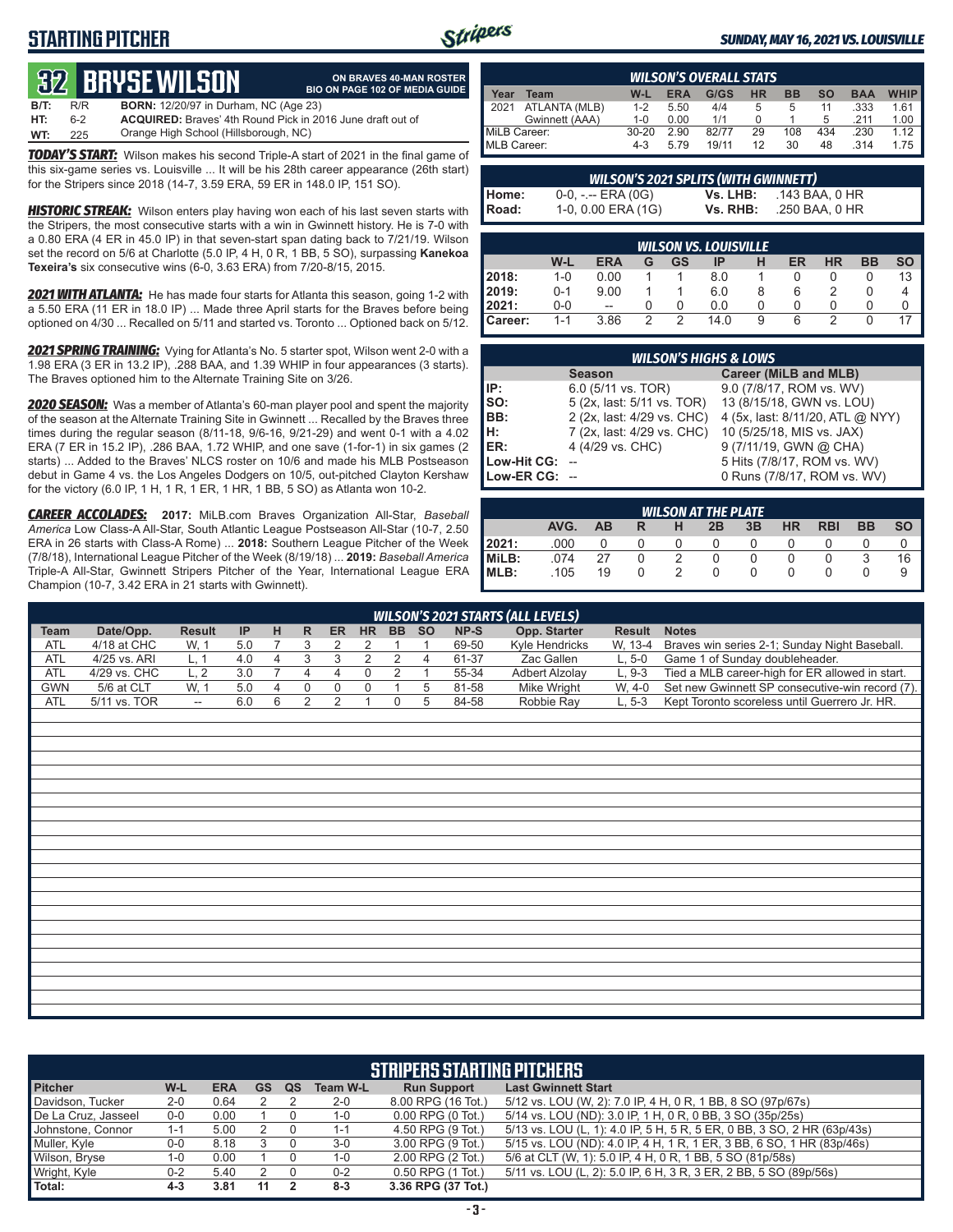

| <b>RELIEF SUMMARY (CURRENT STRIPERS ONLY)</b> |         |            |   |          |          |               |              |                                                                  |                         |  |  |
|-----------------------------------------------|---------|------------|---|----------|----------|---------------|--------------|------------------------------------------------------------------|-------------------------|--|--|
| <b>Pitcher</b>                                | W-L     | <b>ERA</b> | G | GF       | HLD      | <b>SV/OPP</b> | <b>IR/RS</b> | <b>Last Gwinnett Relief Outing</b>                               | <b>Scoreless Streak</b> |  |  |
| Arano, Victor                                 | $0 - 0$ | 3.00       |   |          | $\Omega$ | 1/2           | 0/0          | 5/14 vs. LOU: 1.0 IP, 1 H, 0 R, 0 BB, 0 SO (9p/7s)               | 2G (2.0 IP)             |  |  |
| Bradford, Chasen                              | $1 - 0$ | 1.69       | Д |          |          | 0/0           | 2/2          | 5/15 vs. LOU: W, 2.0 IP, 1 H, 0 R, 0 BB, 2 SO (31p/21s)          | 3G (5.0 IP)             |  |  |
| Burrows, Thomas (L)                           | $0 - 0$ | .80        |   |          | $\Omega$ | 0/0           | 0/0          | 5/11 vs. LOU: 1.0 IP, 1 H, 1 R, 1 ER, 2 BB, 0 SO (24p/14s)       | 0G                      |  |  |
| Chavez. Jesse                                 | $0 - 0$ | 3.60       |   |          |          | 0/0           | 0/0          | 5/13 vs. LOU: 2.0 IP, 3 H, 2 R, 2 ER, 0 BB, 2 SO (26p/20s)       | 0G                      |  |  |
| De La Cruz, Jasseel                           | $0 - 0$ | 5.40       |   |          | 0        | 0/0           | 0/0          | 5/11 vs. LOU: 1.0 IP, 0 H, 0 R, 0 BB, 1 SO (9p/7s)               | 1G (1.0 IP)             |  |  |
| Flaa, Jay                                     | $0 - 0$ | 0.00       |   |          | $\Omega$ | 0/0           | 0/0          | 5/13 vs. LOU: 1.0 IP, 1 H, 0 R, 0 BB, 2 SO (21p/13s)             | 1G (1.0 IP)             |  |  |
| Hernandez, Daysbel                            | $0-0$   | 3.86       | 3 |          |          | 0/0           | 1/0          | 5/13 vs. LOU: 1.0 IP, 0 H, 1 R, 1 ER, 2 BB, 1 SO, 1 WP (28p/18s) | 0G                      |  |  |
| Horacek. Mitch (L)                            | $1 - 0$ | 6.00       | ٩ |          | 0        | 0/0           | 0/0          | 5/14 vs. LOU: 1.0 IP, 1 H, 0 R, 0 BB, 1 SO (14p/10s)             | 1G (1.0 IP)             |  |  |
| Johnstone, Connor                             | $0 - 0$ | 0.00       |   |          | $\Omega$ | 0/0           | 3/3          | 5/4 at CLT: 3.0 IP, 1 H, 0 R, 0 BB, 1 SO (27p/18s)               | 1G (3.0 IP)             |  |  |
| Kelley, Trevor                                | $0 - 0$ | 0.00       |   |          | $\Omega$ | 0/0           | 0/0          | 5/15 vs. LOU: 1.0 IP, 0 H, 0 R, 0 BB, 1 SO (12p/7s)              | 2G (2.0 IP)             |  |  |
| Lee, Dylan (L)                                | $1 - 0$ | 0.00       |   |          | $\Omega$ | 0/0           | 0/0          | 5/15 vs. LOU: 2.0 IP, 1 H, 0 R, 0 BB, 3 SO (27p/21s)             | 2G (4.0 IP)             |  |  |
| Rodriguez, Jose                               | $0 - 0$ | 2.25       |   |          | $\Omega$ | 0/0           | 0/0          | 5/14 vs. LOU: 4.0 IP, 1 H, 1 R, 1 ER, 1 BB, 3 SO, 1 HR (46p/30s) | 0G                      |  |  |
| Santana, Edgar                                | $1 - 0$ | 13.50      |   | $\Omega$ | $\Omega$ | 0/1           | 0/0          | 5/13 vs. LOU: 1.0 IP, 0 H, 0 R, 0 BB, 1 SO (13p/11s)             | 0G                      |  |  |

| <b>STRIPERS PITCHING BREAKDOWN</b>                                  |         |            |         |    |    |    |           |     |            |  |  |
|---------------------------------------------------------------------|---------|------------|---------|----|----|----|-----------|-----|------------|--|--|
|                                                                     | W-L     | <b>ERA</b> | IP      |    | ER | ΗR | <b>BB</b> | SΟ  | <b>BAA</b> |  |  |
| Starters:                                                           | $4 - 3$ | 3.81       | 52.0    | 48 | 25 |    | 19        | 59  | 241        |  |  |
| <b>Relievers:</b>                                                   | $4 - 0$ | 2.88       | 50.0    | 20 | 16 | 5  | 14        | 63  | .185       |  |  |
| Total:                                                              | $8-3$   | 3.35       | 102 $0$ | 45 | 38 | 12 | 33        | 122 | 215        |  |  |
| IR/Scored: 6/5 (83.3%)<br><b>Saves/Opp: 1/3 (33.3%)</b><br>Holds: 3 |         |            |         |    |    |    |           |     |            |  |  |

### *VICTOR ARANO - RHP - #54:*

- **• 2021:** Locked down Gwinnett's first save of the year on 5/14 vs. LOU (1.0 IP, 1 H). **• 2021 with Atlanta:** Recalled on 5/8, but did not pitch ... Optioned on 5/10.
- **• Spring Training:** 0-1, 34.71 ERA, .538 BAA, 1 SV in 3G with Atlanta.
- **• 2020:** Was a member of Philadelphia's 60-man player pool, but spent the entire year at the Alternate Site in Lehigh Valley ... DFA'd by the Phillies on 1/18.
- **• 2019:** Limited to just 6G with Triple-A Lehigh Valley (2-0, 0.00 ERA in 3G) and Philadelphia (1-0, 3.86 ERA in 3G) ... Was on injured list from 4/20-end of season (right elbow inflammation).
- **• Acquired:** Claimed off waivers from Philadelphia (1/22/21) ... Originally signed by the Los Angeles Dodgers as a non-drafted free agent (4/4/13).
- **• MLB Career:** 3-2, 2.65 ERA, .224 BAA, 3 SV in 73G with Philadelphia (2017-19).

## *CHASEN BRADFORD - RHP - #28:*

- **• 2021:** Is 1-0 with a 0.00 ERA (0 R in 5.0 IP, 1 H, 0 BB, 4 SO) in last 3 appearances.
- **• Spring Training:** Did not pitch in Atlanta's MLB camp.
- **• 2020:** Re-signed by Seattle to an MiLB deal on 1/15, but was not included on the Mariners' 60-man player pool ... Did not play.
- **• 2019:** Split time between Seattle (0-0, 4.86 ERA, 1 SV in 12G) and Triple-A Tacoma (0-0, 6.75 ERA, 1 SV in 5G).
- **• Acquired:** MiLB FA (3/15/21) ... Originally the New York Mets' 35th round pick in 2011 out of the University of Central Florida.
- **• MLB Career:** 7-0, 3.89 ERA, .253 BAA, 1 SV in 86G with NYM, SEA (2017-19).

## *THOMAS BURROWS - LHP - #49:*

- **• MLB.com Prospect Rankings:** #22 (Braves Top 30).
- **• Spring Training:** 0-1, 6.75 ERA, .222 BAA, 0 SV in 4G with Atlanta.
- **• 2020:** Was an NRI to Spring Training, but not included on 60-man player pool.
- **• 2019:** Went 2-4 with a 4.42 ERA, .221 BAA, and 7 saves (7-for-9) in 43G between Double-A Mississippi and Gwinnett ... Stranded 16 of 17 inherited runners with the Stripers (94.1%) ... Won Atlanta's Bill Lucas Award for community service.
- **• Acquired:** Via trade with Seattle (1/11/17) ... Originally the Mariners' 4th-round pick in 2016 out of the University of Alabama.

## *JESSE CHAVEZ - RHP - #40:*

- **• Spring Training:** 0-0, 14.54 ERA, .429 BAA, 0 SV in 5G with the Los Angeles Angels ... Released on 3/25.
- **• 2020:** Logged 18G with Texas, going 0-0 with a 6.88 ERA and .303 BAA.
- **• 2019:** In 48G (9 starts) with Texas, went 3-5 with a 4.85 ERA, .267 BAA, and 1 save.
- **• Acquired:** MiLB FA (4/17/21) ... Originally Texas's 42nd round pick in 2002 out of Riverside Community College (Riverside, CA).
- **• MLB Career:** 41-58, 4.52 ERA, .266 BAA, 8 SV in 481G with PIT, ATL, KC, TOR, OAK, LAD, LAA, TEX, CHC (2008-20) ... Made his lone MLB Postseason appearance with the Cubs in 2018 NL Wild Card Game (1.0 IP, 1 H, 0 R, 0 SO).

## *JAY FLAA - RHP - #45:*

- **• 2021 with BAL:** Contract selected by Baltimore on 4/26 and made his MLB debut on 4/27 vs. the NY Yankees (1.1 IP, 2 BB, 1 SO, struck out Aaron Judge) ... Optioned on 4/28, appeared in 1G with Triple-A Norfolk (0-0, 16.20) ... DFA'd on 5/8.
- **• Spring Training:** 0-0, 3.38 ERA, .200 BAA, 0 SV in 3G with Baltimore.
- **• 2020:** Was not on Baltimore's 60-man player pool, did not play.
- **• 2019:** Went 2-5 with a 4.69 ERA, .256 BAA, and 5 SV in 40G (3 starts) between Double-A Bowie and Norfolk (2-3, 5.24 ERA, 4 SV in 29G during Triple-A debut).
- **• Acquired:** Claimed off waivers from Baltimore (5/11/21) ... Originally the Orioles' 6th-round pick in 2015 out of North Dakota State University (Fargo, ND).
- **• MLB Career:** 0-0, 0.00 ERA, .000 BAA, 0 SV in 1G with Baltimore (2021).

#### *DAYSBEL HERNANDEZ - RHP - #36:*

- **• MLB.com Prospect Ranks:** #17 (Braves Top 30).
- **• Spring Training:** 0-0, 9.00 ERA, .353 BAA, 0 SV in 6G with Atlanta.
- **• 2020:** Was not on the Braves' 60-man player pool ... Participated in Atlanta's Instructional League at Coolray Field in October.
- **• 2019:** Spent the entire season with Advanced-A Florida, going 5-2 with a 1.71 ERA, .184 BAA, and 7 SV (7-for-10) in 35G ... Named an MiLB.com Braves Org. All-Star. **• Acquired:** NDFA (9/13/17) out of Sandino, Cuba.

### *MITCH HORACEK - LHP - #59:*

- **• Spring Training:** Did not pitch in Atlanta's MLB camp.
- **• 2020:** Signed with Minnesota, but was not on the Twins' 60-man player pool.
- **• 2019:** Pitched for both Double-A Hartford (4-0, 2.48 ERA in 34G) and Triple-A
- Albuquerque (1-1, 18.75 ERA in 12G) in the Colorado Rockies organization. **• Acquired:** MiLB FA (3/25/21) ... Originally Baltimore's 9th-round pick in 2013 out of Dartmouth College (Hanover, NH).

### *CONNOR JOHNSTONE - RHP - #51:*

- **• Leaderboard:** As of 5/16, ranks among Triple-A East leaders in WHIP (3rd, 0.58) and innings (T-8th, 12.0)
- **• 2021:** Threw 8.0 scoreless innings over his first 2 outings with Gwinnett, including a 5.0-inning spot start (win, 1 H, 0 BB, 5 SO) on 5/8 at Charlotte.
- **• Spring Training:** 0-1, 4.76 ERA, .273 BAA, 1 SV in 6G with Atlanta.
- **• 2020:** Was an NRI to Braves Spring Training, but not on 60-man player pool. **• 2019:** With Double-A Mississippi and Gwinnett, went 7-4 with a 4.24 ERA, .296 BAA,
- and 1 SV in 35G (7 starts) ... His 7 wins ranked T-8th among Braves farmhands. **• Acquired:** Braves 21st-round pick in 2017 out of Wake Forest University.

#### *TREVOR KELLEY - RHP - #43:*

- **• Spring Training:** Did not pitch in Chicago Cubs' MLB camp ... Released on 4/23.
- **• 2020:** Pitched in 4G with Philadelphia, going 0-0 with a 10.80 ERA ... Outrighted on 8/14 and spent the rest of the season at the Phillies Alternate Site.
- **• 2019:** In 52G with Triple-A Pawtucket, went 5-5 with a 1.79 ERA, .216 BAA, and 12 SV ... Was an International League Midseason and Postseason All-Star and a *Baseball America* Triple-A All-Star ... Led IL in appearances and was T-1st in saves Made MLB debut on 7/2 at Toronto and logged 10G with Boston (0-3, 8.64 ERA).
- **• Acquired:** MiLB FA (4/28/21) ... Originally Boston's 36th-round pick in 2015 out of the University of North Carolina at Chapel Hill.
- **• MLB Career:** 0-3, 9.26 ERA, .347 BAA, 0 SV in 14G with BOS (2019), PHI (2020).

#### *DYLAN LEE - LHP - #58:*

- **• 2021:** Earned the win in his Stripers' debut on 5/4 at Charlotte (2.0 IP, 1 H, 1 R, 0 ER, 0 BB, 3 SO in 10-9 win in 12 innings).
- **• Spring Training:** 0-0, 0.00 ERA, 0 SV in 2G with Miami ... Released on 3/29.
- **• 2020:** Was a non-roster invite to Marlins Spring Training, but was not on Miami's 60-man player pool ... Did not play.
- **• 2019:** Logged 45G between Double-A Jacksonville (0-3, 1.91 ERA, .176 BAA, 13 SV in 32G) and Triple-A New Orleans (1-3, 4.71 ERA, .329 BAA, 0 SV in 13G).
- **• Acquired:** MiLB FA (4/15/21) ... Originally Miami's 10th-round pick in 2016 out of Cal State Fresno (Fresno, CA).

#### *EDGAR SANTANA - RHP - #37:*

- **• 2021:** Recalled from the Alternate Training Site on 4/30 ... In 4G with Atlanta, went 0-0 with a 6.00 ERA (2 ER in 3.0 IP) ... Optioned to Gwinnett on 5/7 ... Won his Stripers debut on 5/9 at CLT despite a blown save (1.0 IP, 2 H, 3 ER, 1 HR).
- **• Spring Training:** 0-0, 10.80 ERA, .323 BAA, 0 SV in 7G with Pittsburgh ... Optioned to the Pirates' Alternate Site on 3/23, DFA'd on 4/5.
- **• Injury Report:** Didn't pitch in affiliated baseball from 2019-20 ... Underwent right elbow UCL reconstruction surgery in March 2019.
- **• Acquired:** Via trade with Pittsburgh (4/9/21) ... Originally signed by Pittsburgh as a NDFA (10/12/13) out of Puerto Plata, Dominican Republic.
- **• MLB Career:** 3-4, 3.40 ERA, .243 BAA, 0 SV in 92G with PIT, ATL (2017-18, 2020).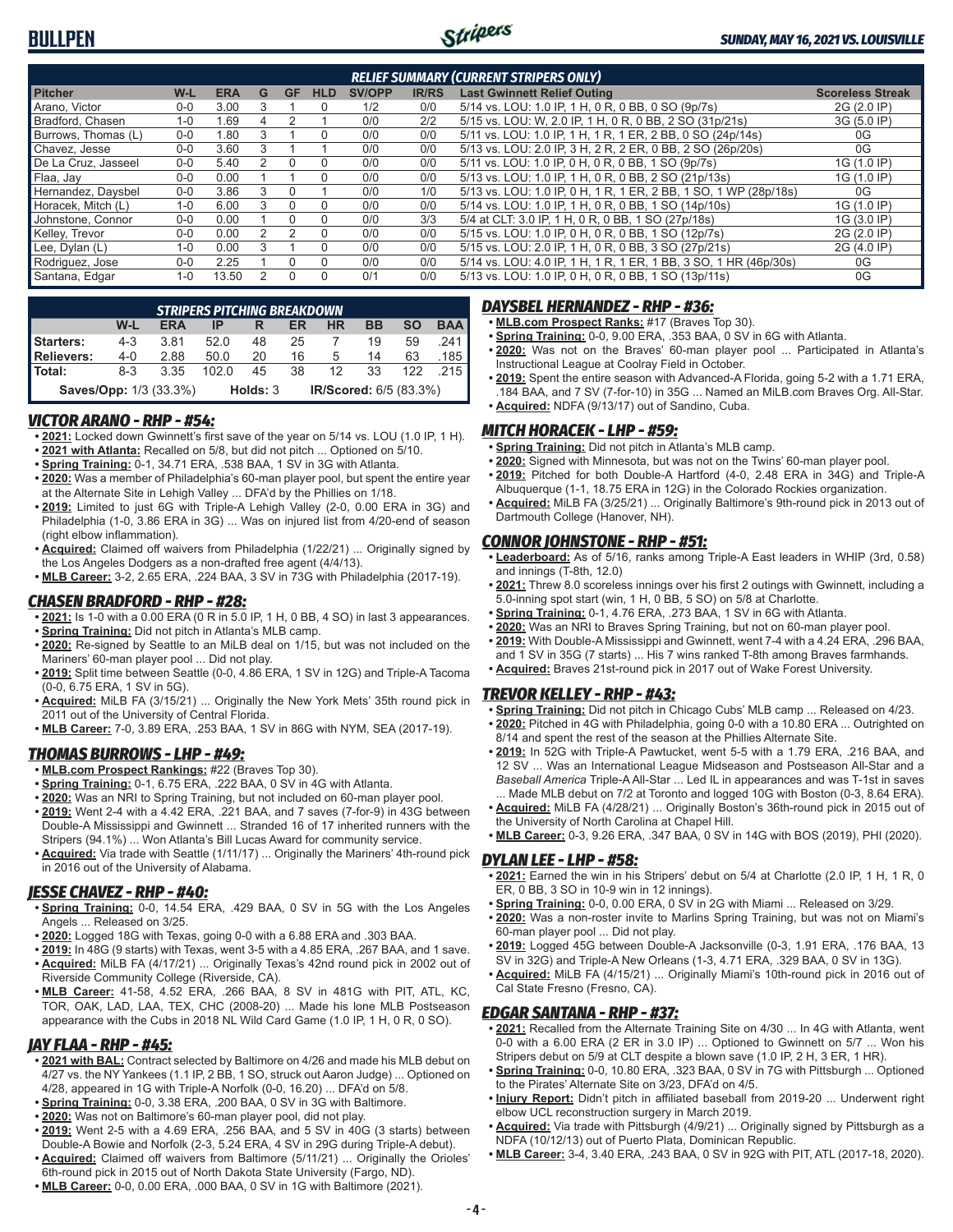| OFFENSE  |                                                                                       |  | Stripers |  |  |  |  |  | SUNDAY, MAY 16, 2021 VS. LOUISVILLE |
|----------|---------------------------------------------------------------------------------------|--|----------|--|--|--|--|--|-------------------------------------|
|          |                                                                                       |  |          |  |  |  |  |  |                                     |
| TOTAL:   | 270, 18 HR, .855 OPS RISP: 315, 4 HR, .909 OPS RUNS/INNING: 1 2 3 4 5 6 7 8 9 X TOT   |  |          |  |  |  |  |  |                                     |
| Vs. LHP: | 270, 9 HR, 918 OPS RISP/20: 222, 1 HR, 648 OPS Stripers: 10 6 4 5 6 8 11 17 10 6 83   |  |          |  |  |  |  |  |                                     |
|          | Vs. RHP: 270, 9 HR, 825 OPS LOADED: 250, 1 HR, 738 OPS Opponents: 9 3 6 6 3 1 6 5 4 2 |  |          |  |  |  |  |  |                                     |

|                 |                |          |                |           |      |   |          | <b>HOME RUNS</b>       |                                                |                | <b>MULTI-GAMES</b> |           |
|-----------------|----------------|----------|----------------|-----------|------|---|----------|------------------------|------------------------------------------------|----------------|--------------------|-----------|
| <b>Player</b>   | 1 <sub>R</sub> | 2R       | 3R             | <b>GS</b> | Tot. |   |          | Off LH Off RH Team W-L | <b>Last HR with Gwinnett</b>                   | <b>Hit</b>     | <b>RBI</b>         | <b>HR</b> |
| <b>Almonte</b>  |                |          | 0              |           |      | 0 |          | $1 - 0$                | 5/7/21 at CLT, GS (RH Felix Paulino)           | 3              | 3                  |           |
| Arcia           | 5              |          | 0              | 0         | 6    | 4 | 2        | $3 - 1$                | 5/14/21 vs. LOU, 1R (RH Braden Shipley)        | 5              | 3                  |           |
| Brugman         | 0              |          | 0              | 0         | 0    |   | $\Omega$ | $0-0$                  |                                                | $\Omega$       | 0                  |           |
| Camargo         | 2              | 0        |                | 0         | 3    | 3 | $\Omega$ | $1 - 1$                | 5/8/21 at CLT, 1R (LH Nik Turley), 2nd of Game | $\overline{2}$ | $\overline{2}$     |           |
| Casteel         | $\Omega$       |          | 0              | 0         | 0    |   | $\Omega$ | $0 - 0$                |                                                | $\overline{2}$ |                    | U         |
| Demeritte       | 2              | 2        | 0              | 0         | 4    | 2 | 2        | $4 - 0$                | 5/12/21 vs. LOU, 1R (RH Tim Adleman)           | 3              | $\overline{2}$     | $\Omega$  |
| Ervin           |                | 0        | 0              | 0         | 0    | O | $\Omega$ | $0 - 0$                |                                                |                |                    | 0         |
| Goins           |                |          | 0              | 0         |      |   | $\Omega$ | $1 - 0$                | 5/4/21 at CLT, 1R (LH Kyle Kubat)              |                | 2                  | 0         |
| Gore            |                |          | 0              | 0         | 0    | 0 | 0        | $0 - 0$                |                                                |                | $\Omega$           | U         |
| <b>Heredia</b>  | $\Omega$       |          | 0              | 0         | 0    | 0 | $\Omega$ | $0 - 0$                | ---                                            | $\Omega$       | $\Omega$           | $\Omega$  |
| Inciarte        |                |          | 0              | 0         | 0    | 0 | $\Omega$ | $0 - 0$                |                                                | 0              |                    | $\Omega$  |
| Kazmar Jr.      | $\Omega$       |          | 0              | 0         |      | 0 |          | $0 - 1$                | 5/13/21 vs. LOU, 2R (RH Vladimir Gutierrez)    |                |                    | $\Omega$  |
| <b>Martinez</b> |                |          | 0              | 0         | 0    |   | $\Omega$ | $0 - 0$                |                                                | $\overline{2}$ |                    | $\Omega$  |
| Morales         | $\Omega$       | 0        |                | 0         |      | 0 |          | $1 - 0$                | 5/7/21 at CLT, 3R (RH Joe De Carlo)            |                |                    | $\Omega$  |
| Sanchez         |                |          | 0              | 0         | 0    |   | $\Omega$ | $0 - 0$                |                                                | $\mathfrak{p}$ |                    | $\Omega$  |
| Snider          |                | $\Omega$ | 0              | 0         |      | 0 |          | $1 - 0$                | 5/7/21 at CLT, 1R (RH Felix Paulino)           | $\Omega$       | $\Omega$           | $\Omega$  |
| <b>Unroe</b>    |                | N        | 0              | 0         | 0    | 0 | $\Omega$ | $0 - 0$                | 7/19/19 vs. ROC, 1R (RH Drew Hutchison)        | $\Omega$       | $\Omega$           | $\Omega$  |
| <b>Waters</b>   |                |          | 0              | 0         | 0    | 0 | $\Omega$ | $0 - 0$                | 8/31/19 at DUR, 1R (LH Josh Fleming)           | 2              | $\Omega$           | $\Omega$  |
| Total:          | 11             | 4        | $\overline{2}$ |           | 18   |   |          |                        |                                                |                |                    |           |

| <b>HOME RUN VARIANTS</b>                                                                       |               |       |           | <b>PINCH HITTERS</b> |    |    |           |            |
|------------------------------------------------------------------------------------------------|---------------|-------|-----------|----------------------|----|----|-----------|------------|
| Back-to-Back Homers (1x):                                                                      | <b>Player</b> | AVG.  | <b>AB</b> | н                    | 2B | 3B | <b>HR</b> | <b>RBI</b> |
| Almonte (GS) / Snider, 5/7 at CLT (1st Inning)                                                 | Almonte       | 1.000 |           |                      |    |    |           | 2          |
|                                                                                                | Casteel       | .000  |           |                      |    |    |           |            |
| Back-to-Back-to-Back Homers (1x):<br>Arcia (2R) / Camargo / Demeritte, 5/8 at CLT (6th Inning) | Demeritte     | 1.000 |           |                      |    |    |           |            |
|                                                                                                | Ervin         | .500  |           |                      |    |    |           |            |
|                                                                                                | Gore          | .500  |           |                      |    |    |           |            |
| Pinch Hit Homers (1x):                                                                         | Sanchez       | .000  |           |                      |    |    |           |            |
| Demeritte, 5/12 vs. LOU (7th Inning)                                                           | Snider        | .000  |           |                      |    |    |           |            |
|                                                                                                | Unroe         | .000  |           |                      |    |    |           |            |
|                                                                                                | Totals:       | .308  | 13        |                      |    | 0  |           | 4          |

|        |              | <b>HITTING STREAKS (10-PLUS GAMES)</b>                         |               | <b>ON-BASE STREAKS (20-PLUS GAMES)</b> |              |
|--------|--------------|----------------------------------------------------------------|---------------|----------------------------------------|--------------|
| Player | Length/Dates | <b>Stats</b>                                                   | <b>Player</b> | Length/Dates                           | <b>Stats</b> |
| Arcia  |              | 11G (5/4-Current) .383 (18-47), 3 2B, 6 HR, 14 R, 11 RBI, 1 SB |               |                                        |              |

| <b>BATTER'S BOX (CURRENT STRIPERS ONLY)</b> |                                     |                     |                          |                                       |  |
|---------------------------------------------|-------------------------------------|---------------------|--------------------------|---------------------------------------|--|
| <b>Player</b>                               | <b>Season with GWN</b>              | 5/15 vs. LOU        | <b>Active Hit Streak</b> | <b>Current Homestand</b>              |  |
| Almonte, Abraham                            | .379, 1 HR, 11 RBI, 3 SB, 1.090 OPS | $2 - 3$             | 2G (Since 5/13)          | $.333(3-9)$ , 2 R, SB                 |  |
| Arcia, Orlando                              | .383, 6 HR, 11 RBI, 1 SB, 1.284 OPS | 3-4, 2B, 2 R, 2 RBI | 11G (Since 5/4)          | .400 (8-20), 3 2B, HR, 5 R, 3 RBI, SB |  |
| Brugman, Jaycob (IL)                        | .000, 0 HR, 0 RBI, 0 SB, .000 OPS   | <b>DNP</b>          | $-1G$                    |                                       |  |
| Camargo, Johan                              | .348, 3 HR, 7 RBI, 0 SB, 1.314 OPS  | <b>DNP</b>          | 6G (Since 5/4)           | ---                                   |  |
| Casteel, Ryan                               | .385, 0 HR, 4 RBI, 0 SB, 1.005 OPS  | 1-2, 2B, 2 R, 3 RBI | 1G (Since 5/15)          | .200 (1-5), 2B, 2 R, 3 RBI            |  |
| Demeritte, Travis                           | .333, 4 HR, 10 RBI, 1 SB, 1.268 OPS | $0 - 3$             | $-1G$                    | .417 (5-12), 3 2B, HR, 3 R, 2 RBI     |  |
| Ervin, Phillip                              | .240. 0 HR. 4 RBI. 1 SB. .664 OPS   | $0-4, R$            | $-2G$                    | .300 (3-10), 2 R, RBI                 |  |
| Goins, Ryan                                 | .256, 1 HR, 7 RBI, 0 SB, .751 OPS   | 2-5, 2B, R, 2 RBI   | 1G (Since 5/15)          | .263 (5-19), 2 2B, R, 5 RBI           |  |
| Gore, Terrance                              | .500, 0 HR, 0 RBI, 1 SB, 1.000 OPS  | <b>DNP</b>          | $-1G$                    | $.000(0-1)$                           |  |
| Kazmar Jr., Sean                            | .333, 1 HR, 4 RBI, 0 SB, 1.029 OPS  | 1-2, 2B, SF, R, RBI | 1G (Since 5/15)          | .333 (5-15), 2B, HR, 5 R, 4 RBI       |  |
| Martinez, Carlos                            | .333. 0 HR. 3 RBI. 0 SB. .733 OPS   | <b>DNP</b>          | 3G (Since 5/4)           | $.400$ (2-5), 2B, 2 RBI               |  |
| Morales, Jonathan                           | .136, 1 HR, 5 RBI, 0 SB, .409 OPS   | $0 - 2$             | $-1G$                    | $.083(1-12)$                          |  |
| Sanchez, Yolmer                             | .205, 0 HR, 4 RBI, 0 SB, .587 OPS   | $0 - 1$             | $-1G$                    | $.083(1-12)$                          |  |
| Snider, Travis                              | .182, 1 HR, 2 RBI, 0 SB, 1.095 OPS  | <b>DNP</b>          | $-2G$                    | $.000(0-3)$ , R                       |  |
| Unroe, Riley                                | .077, 0 HR, 0 RBI, 1 SB, .277 OPS   | $1-4, 2R$           | 1G (Since 5/15)          | $.167(1-6), 2R$                       |  |
| <b>Waters, Drew</b>                         | .212, 0 HR, 2 RBI, 2 SB, .570 OPS   | 1-1, 2 R, RBI       | 1G (Since 5/15)          | .235 (4-17), 2B, 2 R, RBI, SB         |  |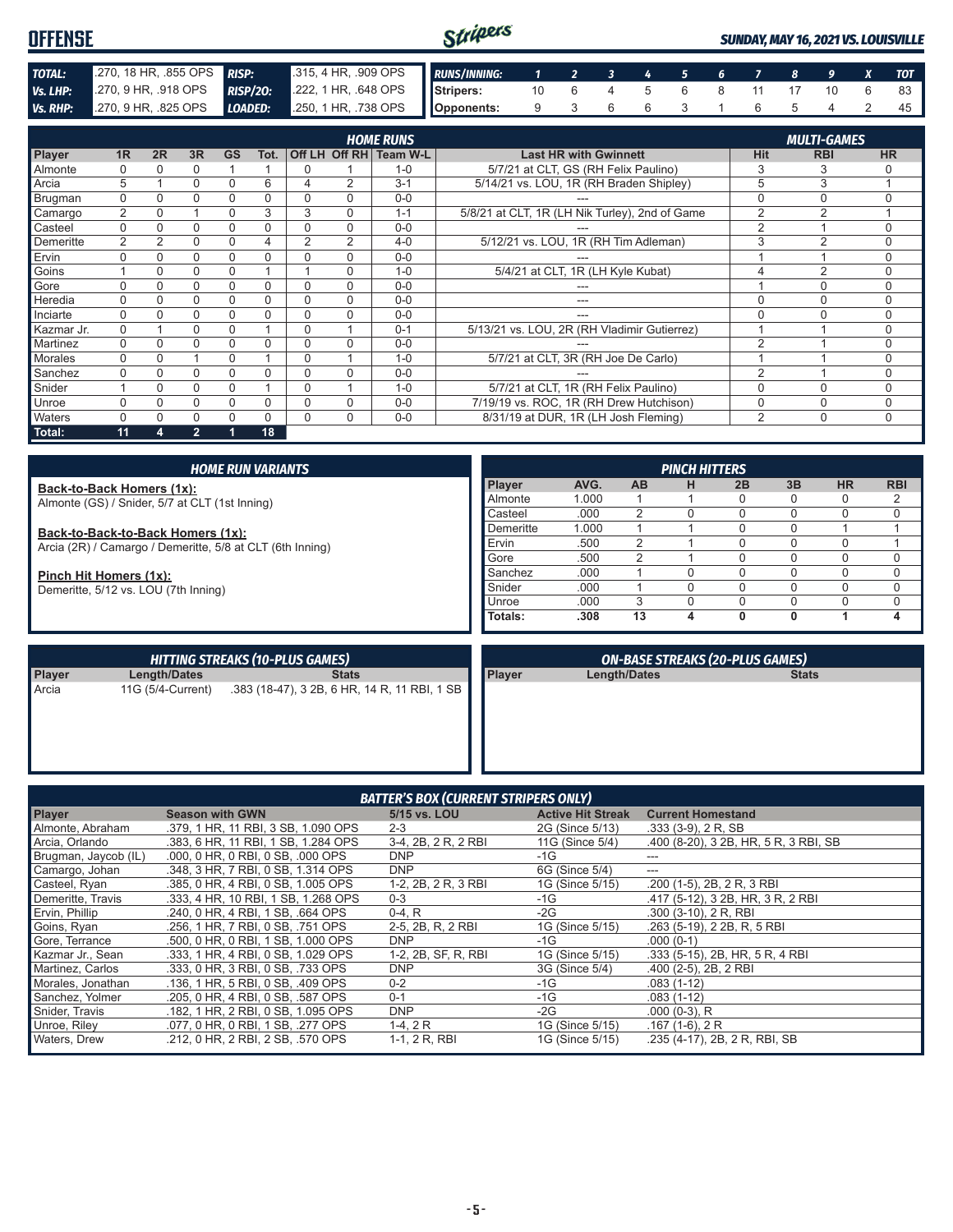## *ABRAHAM ALMONTE - OF - #7*

- **• Leaderboard:** As of 5/16, ranks among Triple-A East leaders in OBP (2nd, .538), BB (T-5th, 10), R (T-6th, 10), AVG (T-8th, .379), RBI (T-8th, 11), SB (T-9th, 3).
- **• 2021:** Plated the go-ahead RBI with a 12th-inning double on 5/4 at CLT, scored eventual decisive run on an error (won 10-9) ... Set a new single-game career high with 6 RBI on 5/7 at CLT (3-for-5, grand slam, 4 R).
- **• Spring Training:** .156, 3 2B, 1 3B, 3 R, 1 RBI, 1 SB, .595 OPS in 17G with Atlanta.
- **• 2020:** Played 7G with San Diego, batting .091 (1-for-11, 1 SB).
- **• Acquired:** MLB FA (10/30/20) ... Outrighted to the Braves Alternate Site on 3/26 ... Originally signed by the New York Yankees as a NDFA (7/2/05).
- **• MLB Career:** .237, 58 2B, 13 3B, 18 HR, 97 RBI, 25 SB in 376G with SEA, SD, CLE, KC, and ARI (2013-20).

## *ORLANDO ARCIA - INF - #13*

- **• Leaderboard:** As of 5/16, leads all of Triple-A in HR (6), XBH (9), and TB (39) ... Also ranks among Triple-A East leaders in R (1st, 14), H (2nd, 18), SLG (3rd, .830), OPS (4th, 1.284), AVG (6th, . 383), RBI (T-8th, 11).
- **• 2021:** Has hit safely in all 11G with Gwinnett (.383, 6 HR, 14 R, 11 RBI, 1 SB, 1.284 OPS) ... On 5/9 at CLT, tied Gwinnett's single-game homer record with 3 solo blasts (3-for-4, 4 R, 4 RBI), was the 3rd player in GWN history to homer three times ... Launched a game-winning solo HR (#6) in the 8th on 5/14 vs. LOU.
- **• 2021 in MLB:** Was on Milwaukee's Opening Day roster and batted .091 (1-for-11, 1 RBI) in 4G before being traded to Atlanta on 4/6 (sent to Braves Alternate Site).
- **• Spring Training:** .191, 4 2B, 4 R, 6 RBI, .517 OPS in 19G with Milwaukee. **• 2020:** Spent 59 games with the Brewers, batting .260 (10 2B, 1 3B, 5 HR, 22 R, 20 RBI, 2 SB) ... Played in 2 Postseason games (.143, 1-for-7, 1 HR, 2 RBI).
- **• Acquired:** Via trade with Milwaukee in exchange for RHP Chad Sobotka and RHP Patrick Weigel (4/6/21) ... Originally signed by Milwaukee as a NDFA (10/22/10).
- **• MLB Career:** .244, 69 2B, 7 3B, 42 HR, 180 RBI, 39 SB in 542G with Milwaukee (2016-21) ... Played in the Postseason from 2018-20 (.295, 4 HR, 6 RBI in 13G).

## *JOHAN CAMARGO - INF - #17*

- **• Leaderboard:** As of 5/16, ranks among Triple-A East leaders in R (2nd, 13), OPS (3rd, 1.314), OBP (4th, .531), SLG (5th, .783), BB (T-7th, 9).
- **• 2021:** Has hit safely in all 6G with Gwinnett this year (.348, 1 2B, 3 HR, 13 R, 7 RBI), including his first career multi-HR game on 5/8 at CLT (2-for-4, 2 RBI).
- **• 2021 in MLB:** In 3 stints with ATL (4/3-8, 4/16-29, 5/10-14), is 0-for-13 in 11G.
- **• Spring Training:** .186, 2 2B, 1 HR, 4 R, 3 RBI in 18G with Atlanta.
- **• 2020:** Made Braves' Opening Day roster and batted .200 (8 2B, 4 HR, 16 R, 9 RBI) in 35G ... Added to the NLCS roster in place of injured Adam Duvall prior to Game 2 and played in 4G (.250, 2-for-8, 1 2B, 1 RBI).
- **• Acquired:** NDFA (7/2/10) out of Panama City, Panama.
- **• MLB Career:** .258, 68 2B, 4 3B, 34 HR, 144 RBI, 2 SB in 360G with Atlanta (2017- 21) ... Played in 2018 and 2020 Postseasons (.087, 1 2B, 1 RBI in 8G).

## *RYAN CASTEEL - C - #9*

- **• 2021:** On 5/15 vs. LOU, ripped a GW 3-run double in the 7th (1-for-2, 3 RBI).
- **• Spring Training:** Did not play in Atlanta's MLB camp.
- **• 2020:** Was not on the Braves' 60-man player pool, did not play.
- **• 2019:** Played 118G with Double-A Mississippi, batting .263 (21 2B, 2 3B, 21 HR, 73 RBI, .811 OPS) ... Ranked 2nd in the Southern League in homers and RBI, 3rd in slugging (.477) ... Was his 2nd career 20-homer season (hit 22 in 2013).
- **• Acquired:** MiLB FA (3/14/21) ... Originally Colorado's 17th-round pick in 2010 out of Cleveland State Community College (Cleveland, TN).

## *TRAVIS DEMERITTE - OF - #12*

- **• Leaderboard:** As of 5/16, ranks among Triple-A East leaders in XBH (T-2nd, 8), SLG (4th, .818), HR (T-4th, 4), 2B (T-4th, 4), OPS (5th, 1.268), TB (8th, 27).
- **• 2021:** Outrighted to Gwinnett on 2/21 and signed to a MiLB contract ... On 5/4 at CLT, tallied 5 RBI (3-for-6, HR) to set a GWN Opening Night record ... Homered in 3 straight games (#2-4) from 5/8-5/12, batting .400 (4-for-10, 4 RBI).
- **• Spring Training:** .133, 0 HR, 3 RBI, 1 SB, .467 OPS in 14G with Atlanta.
- **• 2020:** Hit .172 with 1 2B, 4 RBI in 18G with Detroit ... DFA'd on 2/5/21.
- **• 2019:** Made his Triple-A debut with Gwinnett and was an IL All-Star (.286, 20 HR, 73 RBI, .944 OPS in 96G) ... Has 1 of the 9 20-HR seasons in GWN history ... Traded to Detroit on 7/31, made his MLB debut (.225, 3 HR, 10 RBI in 48G).
- **• Acquired:** Off Waivers from Detroit (2/12/21) ... Originally Texas' 1st-round pick (30th overall) in 2013 out of Winder-Barrow High School (Winder, GA). **• MLB Career:** .217, 8 2B, 2 3B, 3 HR, 14 RBI, 3 SB with Detroit (2019-20).

## *PHILLIP ERVIN - OF - #18*

- **• 2021:** DFA'd on 3/28, outrighted to the Braves Alternate Site on 4/3.
- **• Spring Training:** .276, 0 HR, 2 RBI, 1 SB, .647 OPS in 18G with Atlanta.
- **• 2020:** Between Cincinnati and Seattle, hit .149 with 3 2B, 4 RBI, 1 SB in 37G ... DFA'd by the Reds (8/28), Mariners (12/16), and Chicago Cubs (2/20/21).
- **• Acquired:** Off waivers from the Chicago Cubs (2/22/21) ... Originally Cincinnati's 1st-round pick (27th overall) in 2013 out of Samford University (Homewood, AL). **• MLB Career:** .247, 26 2B, 8 3B, 17 HR, 68 RBI, 15 SB in 237G with CIN, SEA
- (2017-20) ... Talled 7 of his 8 career triples in 2019 (ranked 7th in NL).

## *RYAN GOINS - INF - #8*

- **• 2021:** Hit Gwinnett's first homer of the season on 5/4 at CLT (opposite field, solo) ... Set season highs for hits (3-for-4) and RBI (3) on 5/12 vs. LOU.
- **• Spring Training:** .391, 2 2B, 0 HR, 5 RBI, 0 SB, .960 OPS in 16G with Atlanta.
- **• 2020:** Played in 14G with the Chicago White Sox, batting .000 (0-for-9, 4 R) ... Spent most of the year at the Alternate Site in Schaumburg, IL.
- **• Acquired:** MiLB FA (2/25/21) ... Originally Toronto's 4th-round pick in 2009 out of Dallas Baptist University (Dallas, TX).
- **• MLB Career:** .228, 71 2B, 12 3B, 22 HR, 158 RBI in 555G with TOR, KC, CWS (2013-20) ... Played for TOR in 2015, 2016 Postseason (.146, 1 HR, 5 RBI in 14G).

## *TERRANCE GORE - OF - #5*

- **• Spring Training:** Did not play in Atlanta's MLB camp.
- **• 2020:** Logged 2G in his lone season with the Los Angeles Dodgers (0 PA).
- **• 2019:** With Kansas City, hit .275 (2 2B, 1 3B, 13 R, 1 RBI, 13 SB) in 37G ... All numbers were career highs (has just 1 hit in 19 plate appearances in his other 6 MLB seasons).
- **• Acquired:** MiLB FA (2/18/21) ... Originally Kansas City's 20th-round pick in 2011 out of Gulf Coast Community College (Panama City, FL).
- **• MLB Career:** .224, 2 2B, 1 3B, 0 HR, 1 RBI, 40 SB in 102G with KC, CHC, LAD (2014-20) ... Played in the Postseason with KC (2014-15) and CHC (2018), going 0-for-2 with 3 R, 5 SB ... Won World Series with the Royals in 2015.

## *SEAN KAZMAR JR. - INF - #4*

- **• Gwinnett Career:** Batting .269 (625-for-2325, 128 2B, 12 3B, 38 HR, 284 R, 274 RBI, 23 SB) in 672 games over 8 seasons ... Leads Gwinnett in career G, AB, H, TB (891), 2B, R, RBI ... Ranks 2nd in career 3B (12) ... Ranks 4th in career HR (38).
- **• 600 Club:** His 625 hits are 4th-most in Richmond/Gwinnett history (Larry Whisenton leads with 657 hits) ... Is one of 5 players in RICH/GWN history with 600 hits.
- **• 2021 with Atlanta:** Contract selected on 4/17, has spent 2 stints with Atlanta (4/17- 4/23, 5/4-5/7), going 0-for-2 ... Pinch hit on 4/17 at the Chicago Cubs, marking his first MLB appearance in 4,589 days since 9/23/08 with San Diego ... The last player with a bigger gap between MLB appearances was Ralph Winegarner (13 years, 14 days between 6/23/36 with CLE and 7/7/49 with STL).
- **• Spring Training:** .409, 3 HR, 9 RBI, 0 SB, 1.415 OPS in 25G with Atlanta.
- **• 2020:** Was an NRI to Braves Spring Training, but not on 60-man player pool. **• Acquired:** MiLB FA (12/7/20) ... Originally San Diego's 5th-round pick in 2004 out
- of the College of Southern Nevada. **• MLB Career:** .195, 1 2B, 0 3B, 0 HR, 2 RBI in 22G with San Diego (2008) and

# Atlanta (2021).

## *CARLOS MARTINEZ - C - #34*

- **• 2021:** Has hit safely in each of his first 3 career Triple-A games (.333, 5-for-15, 2B, 3 RBI) including multi-hit efforts in his last 2 games (5/6 @ CLT, 5/13 vs. LOU).
- **• Spring Training:** Did not play in Atlanta's MLB camp.
- **• 2020:** Was not on the Braves' 60-man player pool, did not play.
- **• 2019:** Played 63G for Double-A Mississippi, batting .198 (4 2B, 2 HR, 15 RBI, 3 SB) Joined Gwinnett for the IL Postseason on 9/6, but did not play. **• Acquired:** NDFA (11/21/12) out of Cartagena, Colombia.

## *JONATHAN MORALES - C - #20*

- **• 2021:** Tied his single-game career high with 5 RBI on 5/7 at CLT, going 2-for-6 with a 3-run HR (1) in the 9th.
- **• Spring Training:** .250, 0 HR, 1 RBI, 0 SB, 1.200 OPS in 12G with Atlanta.
- **• 2020:** Spent entire year at Braves Alternate Site in Gwinnett (no MLB debut) ... Played for Caguas of the Puerto Rican Winter League (.394, 3 HR, 9 RBI in 13G), earning PWL Postseason All-Star honors.
- **• 2019:** Hit .240 (13 2B, 2 HR, 27 R, 25 RBI) in 80G between Double-A Mississippi and Gwinnett ... Logged 1 game during the IL Playoffs (0-for-1, BB).
- **• Acquired:** Braves' 25th-round pick in 2015 out of Miami-Dade Community College.

## *YOLMER SANCHEZ - INF - #2*

- **• Spring Training:** .190, 0 XBH, 2 RBI, 1 SB, .451 OPS in 15G with Baltimore ... DFA'd on 3/27, released on 3/30.
- **• 2020:** Played 11G with the Chicago White Sox, batting .313 (3 2B, 1 HR, 1 RBI, 1.164 OPS) ... Made his MLB Postseason debut in the ALWCS (1G, no at-bat).
- **• Acquired:** MiLB FA (3/31/21) ... Originally a NDFA with Chi. White Sox (5/29/09). **• MLB Career:** .245, 113 2B, 24 3B, 32 HR, 215 RBI, 30 SB in 657G with the Chicago White Sox (2014-20).

## *TRAVIS SNIDER - INF - #26*

- **• Leaderboard:** As of 5/16, ranks tied for 7th in Triple-A East in walks (9).
- **• Spring Training:** Did not play in Atlanta's MLB camp.
- **• 2020:** Signed by Miami on 7/24 and reported to the Marlins' Alternate Site in Jupiter, FL, but was released on 8/27 and did not reach the Majors.
- **• 2019:** Played for Triple-A Reno in Arizona's system (.294, 22 2B, 4 3B, 11 HR, 41 RBI, 3 SB, .899 OPS in 93G).
- **• Acquired:** MiLB FA (2/26/21) ... Originally Toronto's 1st-round pick (14th overall) in 2006 out of Henry M. Jackson High School (Mill Creek, WA).
- **• MLB Career:** .244, 100 2B, 7 3B, 54 HR, 212 RBI, 22 SB in 630G with TOR, PIT (2008-15) ... Played for PIT in the Postseason from 2013-15 (.250, 1-for-4 in 3G).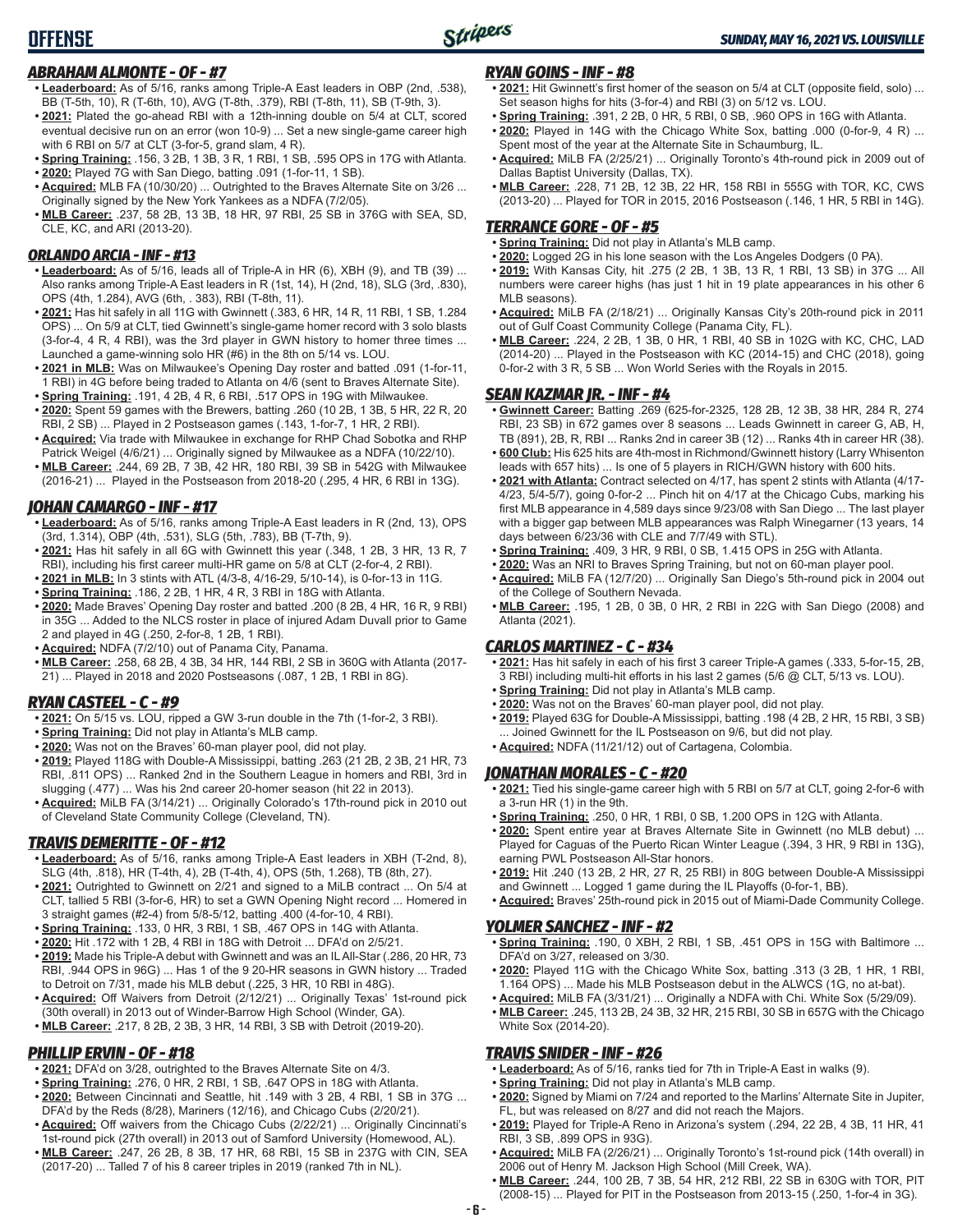# **OFFENSE**

## *RILEY UNROE - INF - #1*

**• Spring Training:** Did not play in Atlanta's MLB camp.

- **• 2020:** Was not on Braves' 60-man player pool ... Played for Brisbane in Australian Baseball League (.176, 0 HR, 3 R, 0 RBI in 6G).
- **• 2019:** Played for Advanced-A Florida, Double-A Mississippi, and Gwinnett, batting .281 (22 2B, 3 3B, 9 HR, 59 R, 60 RBI, 14 SB) in 128G ... Named Florida State League Midseason All-Star, Southern League Player of the Week (9/2/19), and MiLB.com Braves Organization All-Star.
- **• Acquired:** 2018 Rule 5 (LAA) ... Originally Tampa Bay's 2nd-round pick in 2013 out of Desert Ridge High School (Mesa, AZ).

## *DREW WATERS - OF - #11*

- **• MLB.com Prospect Ranks:** #2 (Braves Top 30), #29 (Top 100 Prospects).
- **• Spring Training:** .500, 1 2B, 0 HR, 2 RBI, 1 SB in 4G with Atlanta.
- **• 2020:** Spent entire year at Braves Alternate Site in Gwinnett (no MLB debut).
- **• 2019:** Hit .309/.360/.459, 40 2B, 9 3B, 7 HR, 80 R, 52 RBI, 16 SB in 134G with Double-A Mississippi and Gwinnett ... Won Southern League Batting Title (.319, best in MIS history) and Most Valuable Player (1st in MIS history) ... Ranked among MiLB top 5 in doubles (T-3rd, 40) and hits (5th, 163).
- **• Acquired:** Braves' 2nd-round pick in 2017 out of Etowah High School (Woodstock, GA) ... Named Gatorade Georgia Baseball Player of the Year in 2017.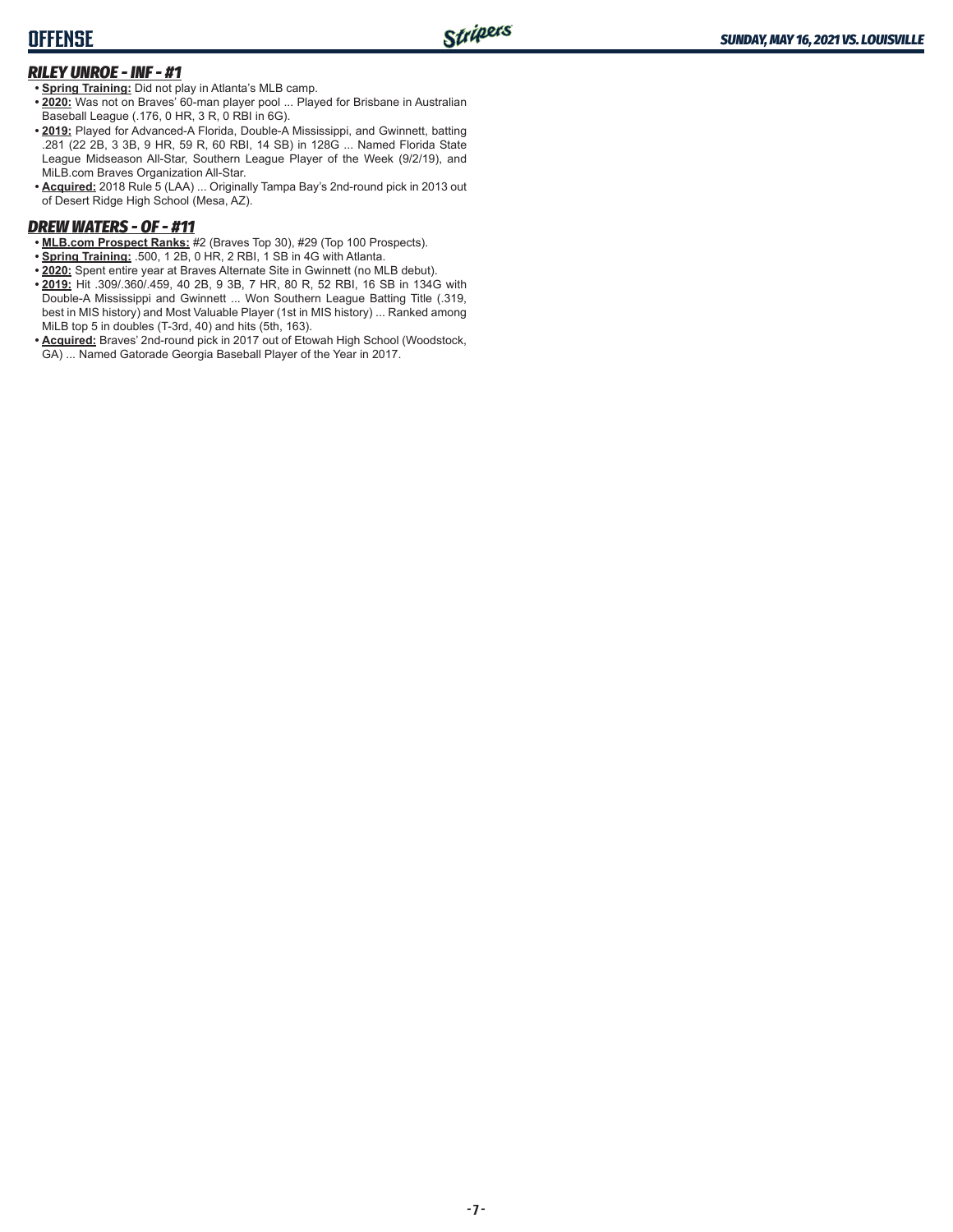# **SEASON SUMMARY**



# **TEAM HIGHS & LOWS**

| <b>OFFENSE:</b>                     |  |
|-------------------------------------|--|
|                                     |  |
|                                     |  |
|                                     |  |
|                                     |  |
|                                     |  |
|                                     |  |
|                                     |  |
|                                     |  |
|                                     |  |
|                                     |  |
|                                     |  |
|                                     |  |
| <b>PITCHING:</b><br><b>DEFENSE:</b> |  |
|                                     |  |

#### Most Triple Plays Turned, Game ...................................................................... None Most Errors, Game ..................................................................3 (5/15 vs. Louisville) Most Stolen Bases Allowed, Game .........................................2 (5/13 vs. Louisville) Most Caught Stealing, Game ..................................................1 (5/15 vs. Louisville)

## **TEAM MISCELLANEOUS**

## **INDIVIDUAL HIGHS & LOWS**

| <b>FIIIINU (UAME).</b> |  |
|------------------------|--|
|                        |  |
|                        |  |
|                        |  |
|                        |  |
|                        |  |
|                        |  |
|                        |  |
|                        |  |
|                        |  |
|                        |  |
|                        |  |
|                        |  |
|                        |  |
|                        |  |

#### **PITCHING (GAME):**

**HITTING (GAME):**

| Low-Run 9.0 IP CG …………………………………………………………………………………None |
|-------------------------------------------------------|

#### **DEFENSE (GAME):**

## **STREAKS**

| OFFENSIVE (LONGEST IN 2021 ONLY): |  |
|-----------------------------------|--|
|                                   |  |
|                                   |  |
|                                   |  |
|                                   |  |
|                                   |  |

#### **PITCHING (LONGEST IN 2021 ONLY):**

# **LAST TIME IT HAPPENED (GWINNETT REGULAR-SEASON HISTORY)**

| <b>INDIVIDUAL OFFENSE:</b>  |                                                                                |
|-----------------------------|--------------------------------------------------------------------------------|
|                             | Never                                                                          |
|                             |                                                                                |
|                             |                                                                                |
|                             |                                                                                |
|                             |                                                                                |
|                             |                                                                                |
|                             |                                                                                |
|                             | Homers, Both Sides of Plate Mel Rojas Jr. (7/7/16 at Charlotte)                |
|                             |                                                                                |
|                             |                                                                                |
|                             | Back-to-Back-to-Back Homers  Arcia/Camargo/Demeritte (5/8/21 at Charlotte)     |
|                             |                                                                                |
|                             |                                                                                |
|                             |                                                                                |
|                             |                                                                                |
|                             |                                                                                |
|                             |                                                                                |
|                             |                                                                                |
|                             |                                                                                |
|                             |                                                                                |
|                             |                                                                                |
| <b>INDIVIDUAL PITCHING:</b> |                                                                                |
|                             | Never                                                                          |
|                             |                                                                                |
|                             | 9.0-Inning No-Hitter (Solo)Todd Redmond (5/28/10 at Louisville)                |
|                             | 9.0-Inning No-Hitter (Comb.) Wooten/Marksberry/Ramirez (6/30/16 at Louisville) |
|                             |                                                                                |

7 Consecutive Starts with Win ................................. Bryse Wilson (7/21/19-Current) 25.0-Inning Scoreless Streak ......................Stephen Marek, 25.1 IP (6/6/10-8/2/10)

| <b>TEAM OFFENSE:</b> |                   |
|----------------------|-------------------|
|                      |                   |
|                      |                   |
|                      |                   |
|                      | 8/19/12 at Durham |
|                      |                   |
|                      |                   |
|                      |                   |
|                      |                   |
|                      |                   |
|                      |                   |
|                      |                   |
|                      |                   |
|                      |                   |
|                      |                   |
|                      |                   |
|                      |                   |

## **TEAM PITCHING:**

#### **TEAM DEFENSE:**